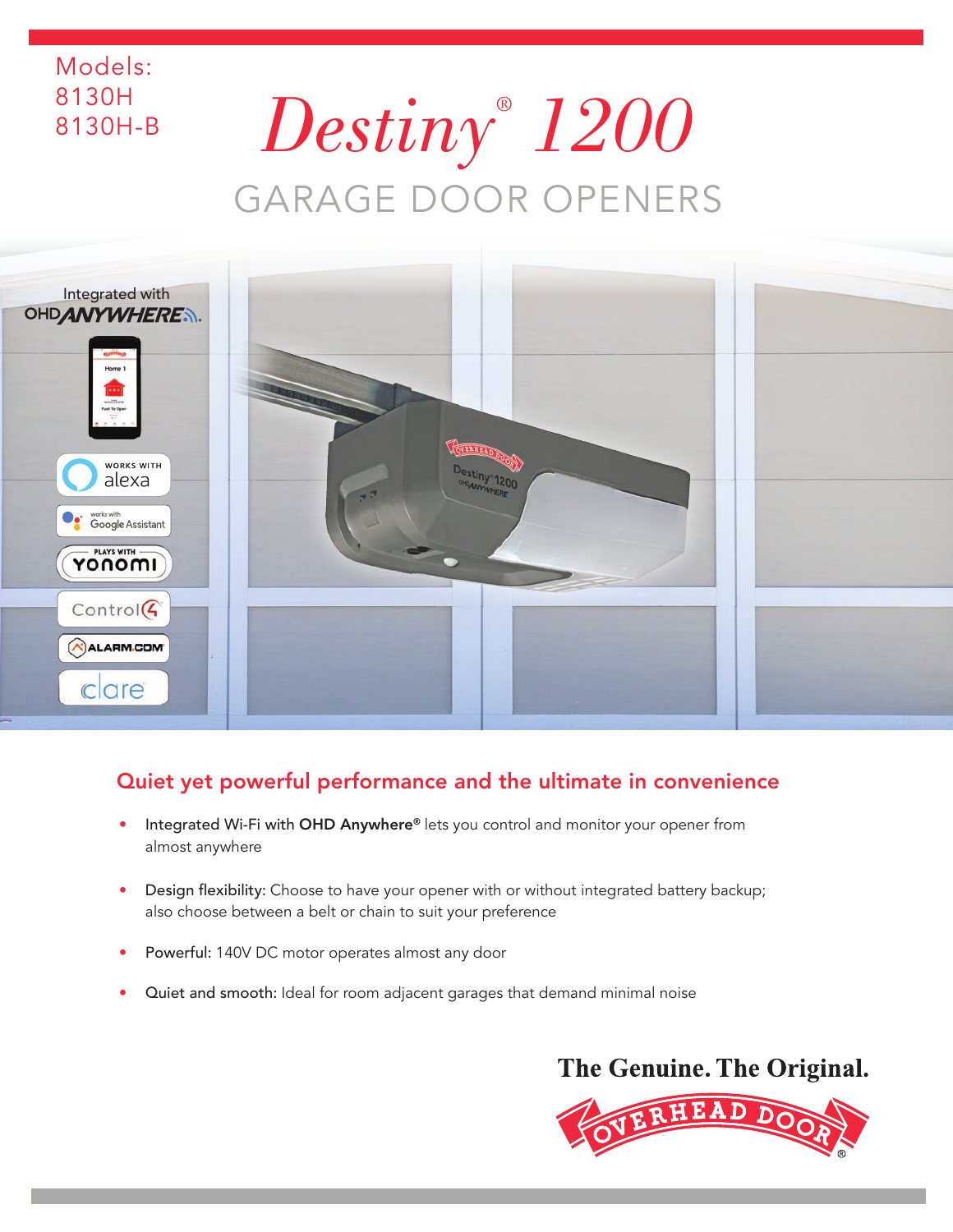# **Standard features**

### DC motor technology

Our most powerful residential motor delivers 140V quietly.

### CodeDodger® access security system

The latest in CodeDodger® technology that selects a code from billions of combinations each time a remote or wireless keypad are used. Prevents piracy of the radio signal for the utmost in security.

### Speed

Maximum opening speed of up to 9 inches per second. *(+/-0.5 inches per second. Speed will slow with one-piece doors).*

### Quiet operation

Belt or chain drive provides smooth and quiet operation, perfect for garages adjacent to rooms that demand minimal noise. Belt drive offers the ultimate in quiet.

### Auto seek dual frequency range

The opener listens for both the 315 or 390 MHz frequency emitted by the remote or wireless keypad, allowing reliable operation and reducing frequency interference.

### DoorDetect™ monitoring and diagnostic system

Delivers the optimal amount of power needed to efficiently and smoothly open even the heaviest doors. Stops the door when abnormal operation is detected for additional safety.

### Self-diagnostic Safe-T-Beam® system

When objects pass through the infrared beam, the door automatically stops closing and then reverses.

### Two-bulb light system with motion detection

Two 100 Watt bulb lighting system with integrated motion detector provides convenience and security. Optional Overhead Door® LED bulb recommended.

Compatible with both HomeLink® and Car2U® systems



### Smart garage door openers integrated with OHD Anywhere®

Remotely monitor and control your sectional garage door from almost anywhere with your smart device.\* OHD Anywhere® is compatible with most iOS and Android mobile devices.

Features include:

- Ability to monitor the door position (open or closed) and any change to the position
- Allows multiple user accounts to give others virtual access to your garage door
- Ability to know if an authorized user is operating the door with the OHD Anywhere® app
- Time-based features allow you to schedule door operation
- Maintains access history report for each opener
- The OHD Anywhere® app allows control of multiple OHD Anywhere® Wi-Fi integrated garage door openers

### 6' power cord

For high ceiling applications

### Model 8130H-B

### Battery Backup included

The Overhead Door® Battery Backup unit provides peace-ofmind, allowing opening and closing of door during a limited power outage.

\* OHD Anywhere® is designed for sectional garage doors only and should not be used on one-piece garage doors.

### California Residents:

This opener has the option to add Battery Backup. As required by California State Law SB-969, all newly installed openers must have battery backup as of 07/01/2019. To order this opener with battery backup, refer to Model 8130H-B. For more information visit overheaddoor.com or ask your Overhead Door™ Distributor.



\* Limited, non-transferable warranty. See Operation & Maintenance Manual for details.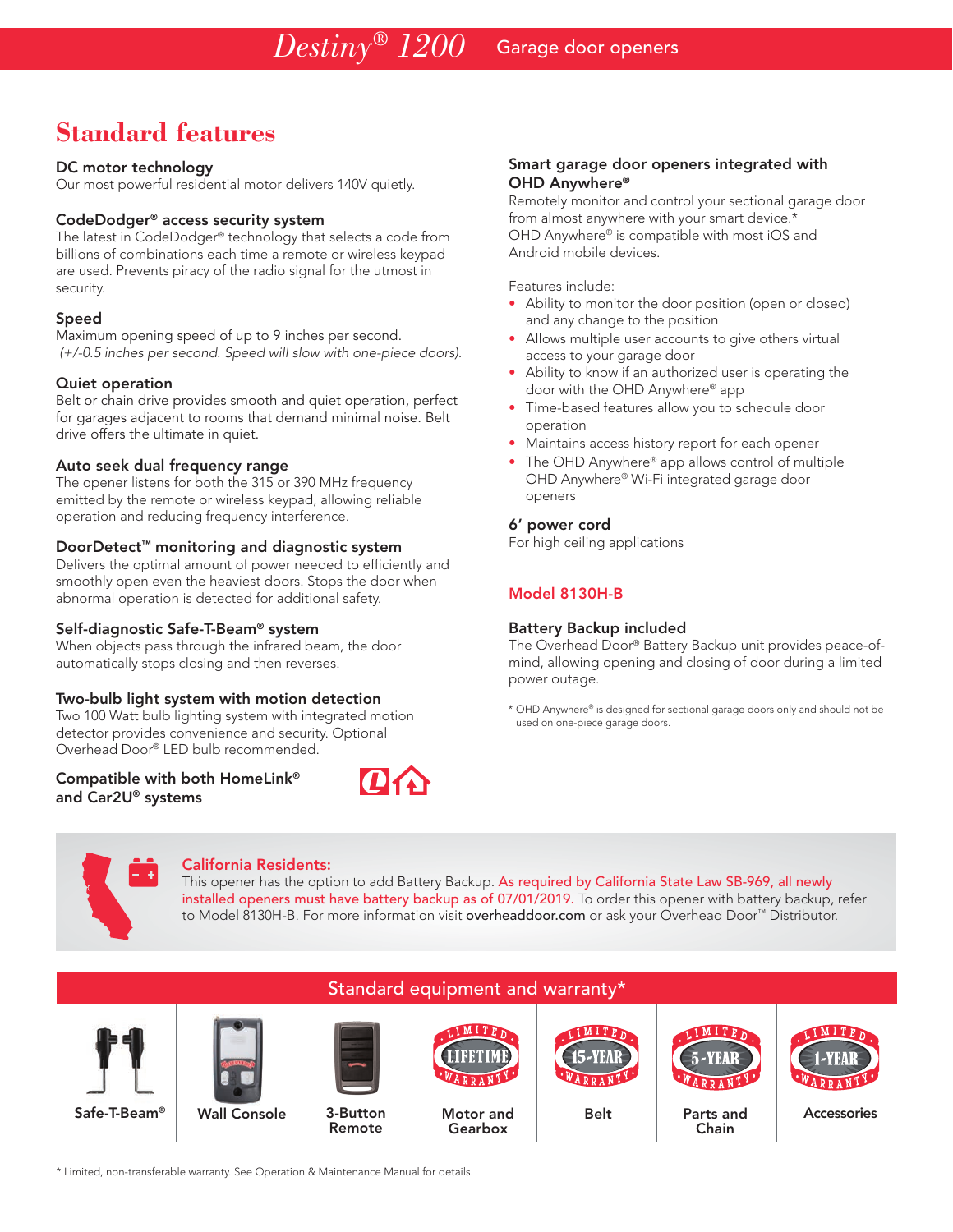# **Convenience options**

### Garage door opener LED bulb

Designed specifically for garage door openers. Reduces remote interference. Bright, long lasting LED technology. Vibration and shatter resistant.

### Digital wireless keypad

Lighted keypad features a flip up cover and lets you control up to three garage door openers.

### Wireless Wall Console

Absolutely no wiring required for operation! No need to have an additional wired wall console. The delay button allows a user an extra 10 to 30 seconds to exit before the door begins to move.

### 2-Button LED flashlight remote

This remote features a powerful LED flashlight and operates up to two Overhead Door® CodeDodger® equipped openers. Comes with 18" lanyard for carrying convenience.



White Gray Tan Almond<br>37227R 37227S 37227T 37227U

39903R

田梨園 石灰石 出転転  $\bullet$   $\mathbf{v}_{\mathbf{A}}$ 

40656R

37227R 37227S 37227T 37227U 37225R

| Opener option comparison |                    |                    |
|--------------------------|--------------------|--------------------|
|                          |                    |                    |
|                          | MODEL 8130H-B      | MODEL 8130H        |
| OHD Anywhere®            | Integrated         | Integrated         |
| <b>Battery Backup</b>    | Standard accessory | Optional accessory |

# **Distributor services**

### Installation

Selection of an Overhead Door™ garage door system includes expert installation and service from our professional network of over 400 distributors.

### Routine maintenance

Let your Overhead Door™ Distributor ensure that your garage door system operates at peak performance year-in and out. Ask about routine system tune-ups and other professional services offered.